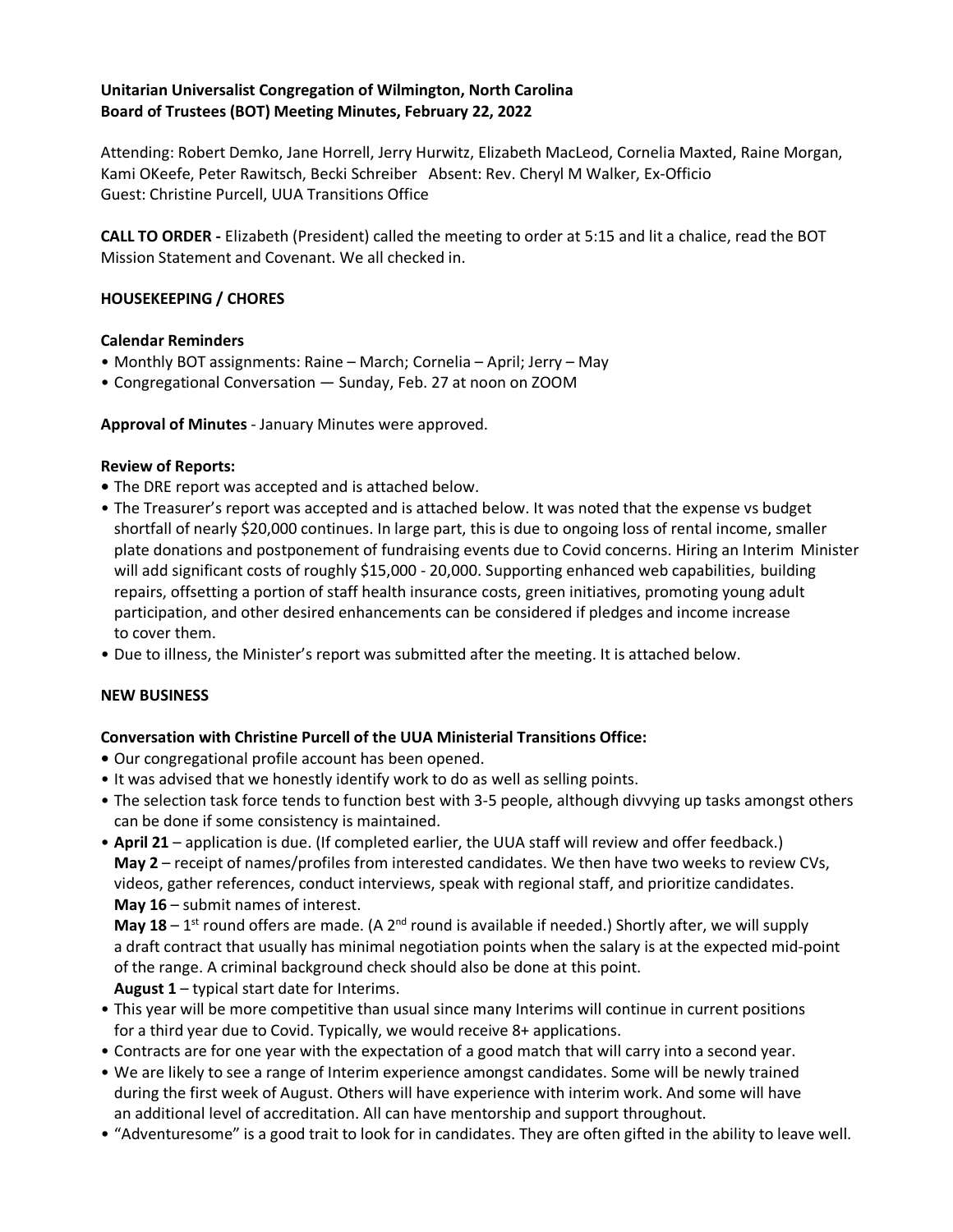- Our congregation is considered to be very attractive. Reverend Cheryl has spoken highly of us, regional staff has been complimentary, and, we don't have a reputation of "chewing up" ministers.
- It is important to have a good ending with Reverend Cheryl. Not only should there be celebration, but also a chance for people to speak and to finish projects.
- If considering Minister Emeritus status, that is usually granted after the Interim's work is completed.

# **Fundraising Update:**

- **•** The Book and Plant sale is set for late April.
- **•** Home hosted dinners are likely to be scheduled in April and May.
- The "envelope scheme" will be moved to the end of our fiscal year in June.
- Crafts/skills classes are being considered.
- The \$10,000 target remains a high bar to achieve.

# **Social Justice Ministry Update:**

- Six grants were awarded for early April training in the 8<sup>th</sup> Principle. The recipients plan to become the leadership team for educating our congregation and aiming to implement this into our bylaws. They are Becki Schreiber, Eden Avery, Elizabeth MacLeod, Marla Barthen, Michael Sheridan and Peter Rawitsch.
- Peter met with the Finance Committee to discuss switching some/all of our financial accounts to a Black owned bank. The BOT will further discuss this at our next meeting. To date, his research includes: -Mechanics and Farmers Bank is no longer a Black owned bank, although many employees, at all levels, are Black. It does not currently invest in the Cape Fear region.

-Industrial Bank, headquartered in Wash., D.C. does not invest in NC.

- -One United Bank, headquartered in CA, does not invest in NC, although they do offer a competitive CD. -PNC (our current bank) is not Black owned, but invests locally and is sending a list of investments. -The UUA (with whom we currently invest) manages a socially responsible fund with an 8% return in 2021. There are no penalties for withdrawal. They may also match investments made in Mechanics and Farmers.
- The SJM team is launching a social justice themed lending library on March 6, our first day returning for in-person services. A book donation has been requested of each BOT member.

# **Share the Plate Update:**

You asked…we listened. At a recent congregational conversation, the request was made to notify the congregation about how much money is gifted to each organization. Pre-Covid, this was posted on the bulletin board, but will now be announced in the UU Digest.

# **Ministerial Transition Planning:**

- Elizabeth and Jane are ready to submit the next Beacon article.
- The application packet team of Elizabeth, Kami and Cornelia will begin work tomorrow. After a first pass, review help will be elicited from all BOT members. The aim is to complete this by late March/early April.
- The Interview team of Becki, Jane, Jerry and Raine will set aside time May 2 16.
- The Spirit that Moves and The Interim were recommended and Becki has copies available to share.
- A meeting with the UUA Compensation Specialist, packet team and Treasurer has been set for March 7.
- Google doc calendar and Settlement Guide are available online.
- A request will be made through the Beacon or UU Digest for congregational volunteers to create a farewell party team and for an opportunity to honor Reverend Cheryl.

# **Committee for Ministry Update:**

Feedback has been provided to Reverend Cheryl. The CFM team will next report to the BOT in March and also present plans for their next steps in reviewing other leadership aspects of our congregation.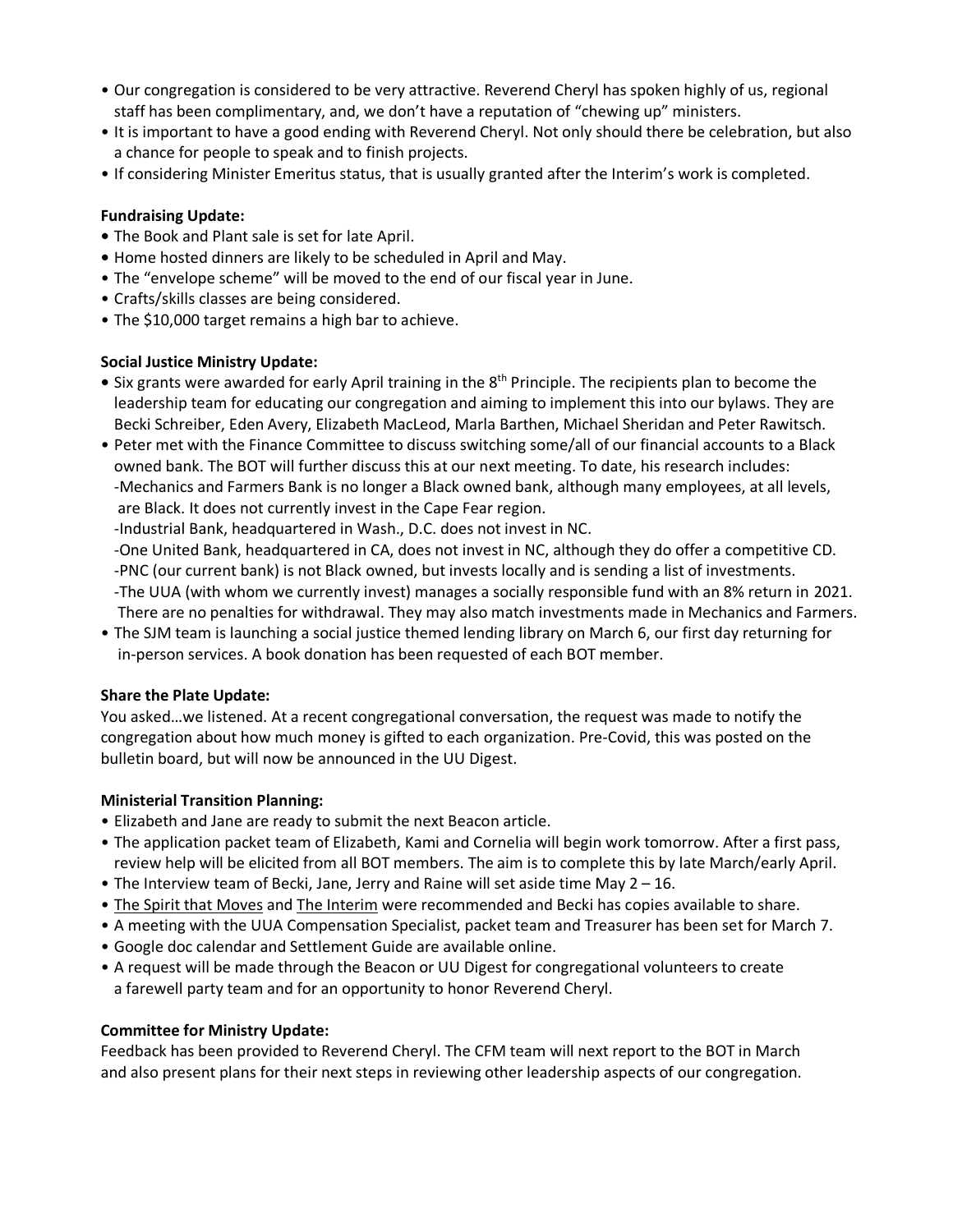#### **Policy Manual Review**

- **•** Previously made changes to sections 2.6 and 3.5 were reviewed in final form and approved.
- Discussion of additional sections was tabled to the next meeting.

The meeting adjourned at 7:05.

#### **Next BOT Meetings:**

Wednesday, March 16 - Exec Com at 5:00 Tuesday, March 22 - BOT at 5:15

NOTE: Due to surging Covid cases, Sunday services returned to Zoom in January. Reopening is planned for March 6. It was suggested that a BOT member should be included on an Interim's closing/reopening team.

#### **ACTION ITEMS**

- Allocate time next meeting for the CFM presentation and investing in Black owned banks. (Elizabeth, Jerry and Peter)
- Host monthly "drop in" Zoom conversations for our congregation. (Becki)
- Write updates for congregation re: process and progress of Interim search. (Jane)
- Prepare congregational record. (Elizabeth, Kami, Cornelia)
- Explore moving long-term accounts and mortgage renewal to a Black owned bank. (Peter, Finance and BOT)
- Implement fundraising plan (Kami, Fundraising team and BOT)
- Develop plans for bringing the 8<sup>th</sup> principle to our congregation (Social Justice Ministry and BOT)

#### **DEFERRED TOPICS**

- Determine schedule for a spring congregational conversation and a BOT-led worship service. (BOT and Rev. Cheryl)
- Review Policy Guide sections 3.4 and 3.5 (BOT).
- Determine Policy Guide sections 2.1 Mission and 2.2 Vision (Elizabeth, Jane and BOT)
- Review Bylaws/determine its position in our Policy Manual Monitoring schedule (Elizabeth and BOT)
- Develop policy for communication processes between the BOT / Congregation / Minister (BOT and Minister)
- Consider who and how to implement a review and salary management program for staff. (Minister, Finance Team and BOT)
- Consider appointing a youth to the Interim's Transition Team. (BOT)
- Budget additions for consideration: paying towards health care insurance coverage for part-time staff, include the registration fee for 1+ BOT member to attend General Assembly, fund future green initiatives and young adult programs (Cornelia, Finance Comm, and BOT)
- Add column to ICON spreadsheet showing annual budget allocation for each line item, if possible.
- Put forth ARTICLE VIII Bylaw update for approval at Annual Meeting. (Cornelia and BOT)
- Consider reviewing quarterly financial reports rather than monthly.

Submitted by Cornelia Maxted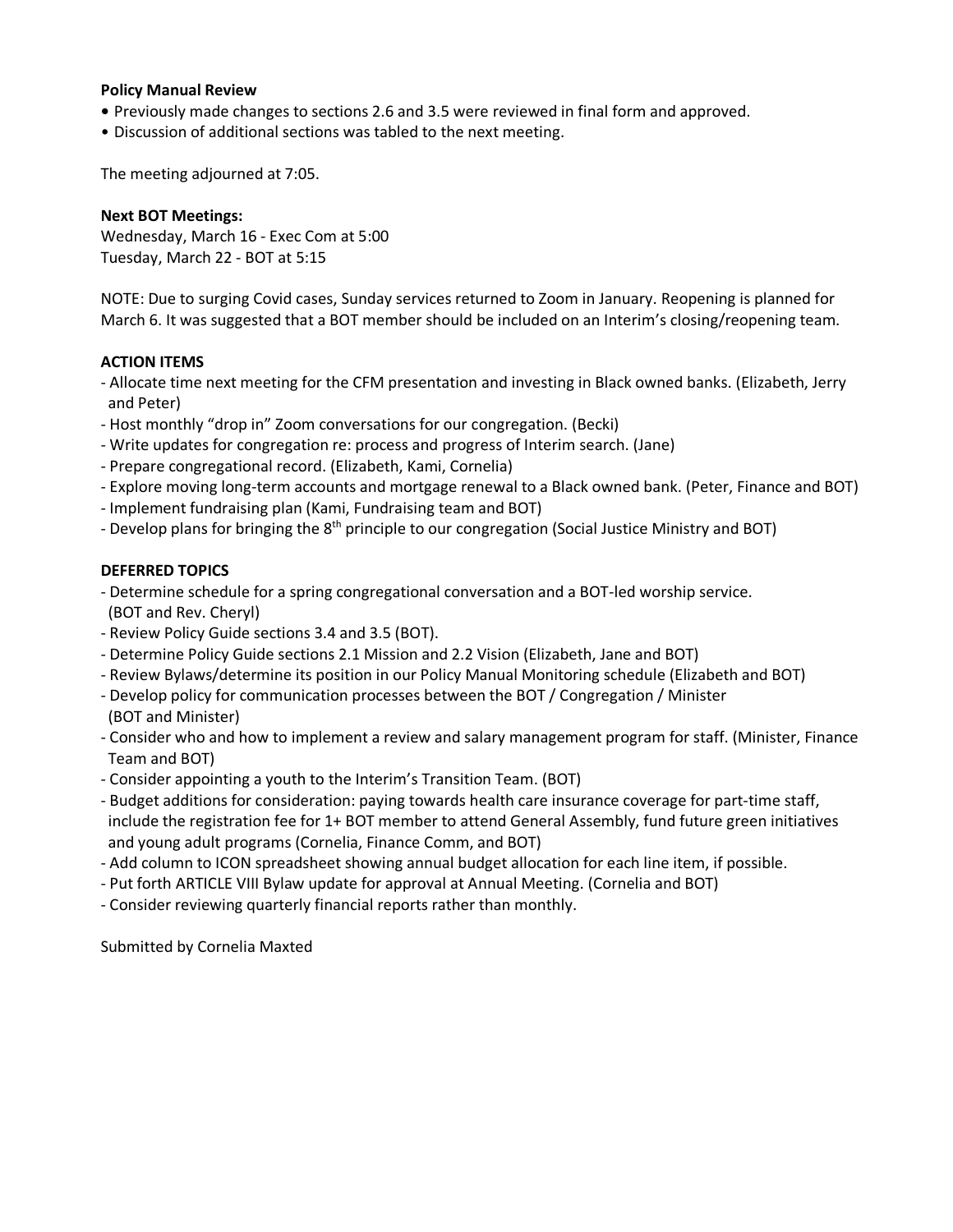# *Minister's Report Board Meeting 02/22/2022*

# **Administration**

- Continued to meet on Zoom for Sunday worship.
- After consulting with the Reopening Team we plan on resuming in person services in March 6th. I am working with the Worship team and Member Engagement Team to prepare for our reopening.
- Our renters have resumed meeting including the Spiritual Soul Center on Sundays. Our rental income is slowly going back to normal.
- I was out sick for 10 days with a bad case of bronchitis.
- Met with the Committee for Ministry to review my evaluation.

# **Finance**

• Met with the Finance team to start planning the budget process. We also met with Peter Rawitsch to discuss the possibility of moving some of our assets to a Black owned bank. Peter will follow up with John Grigsby to see if it is possible. We also discussed what the financial needs will be for an interim minister.

# **Congregational Life**

- The Operational Wellness team is working to provide us with updates for the website that can be done without a consultant.
- Worked with the Generous Life Team to send thank note to people who have contributed their time, talents and/or treasures to the congregation. Started planning the Canvass drive which will begin on April  $3<sup>rd</sup>$ .

# **Unitarian Universalism / Community Engagement**

- Volunteered with the Warming Shelter, a pop up shelter for the unhoused.
- Continued working with the Article 2 Study Commission. This month we worked with religious professionals of color to get their input on our first proposed changes.
- Met with the UUA bylaws committee to discuss their plans to review all of the bylaws of the UUA.

Respectfully submitted by

Rev. Cheryl M. Walker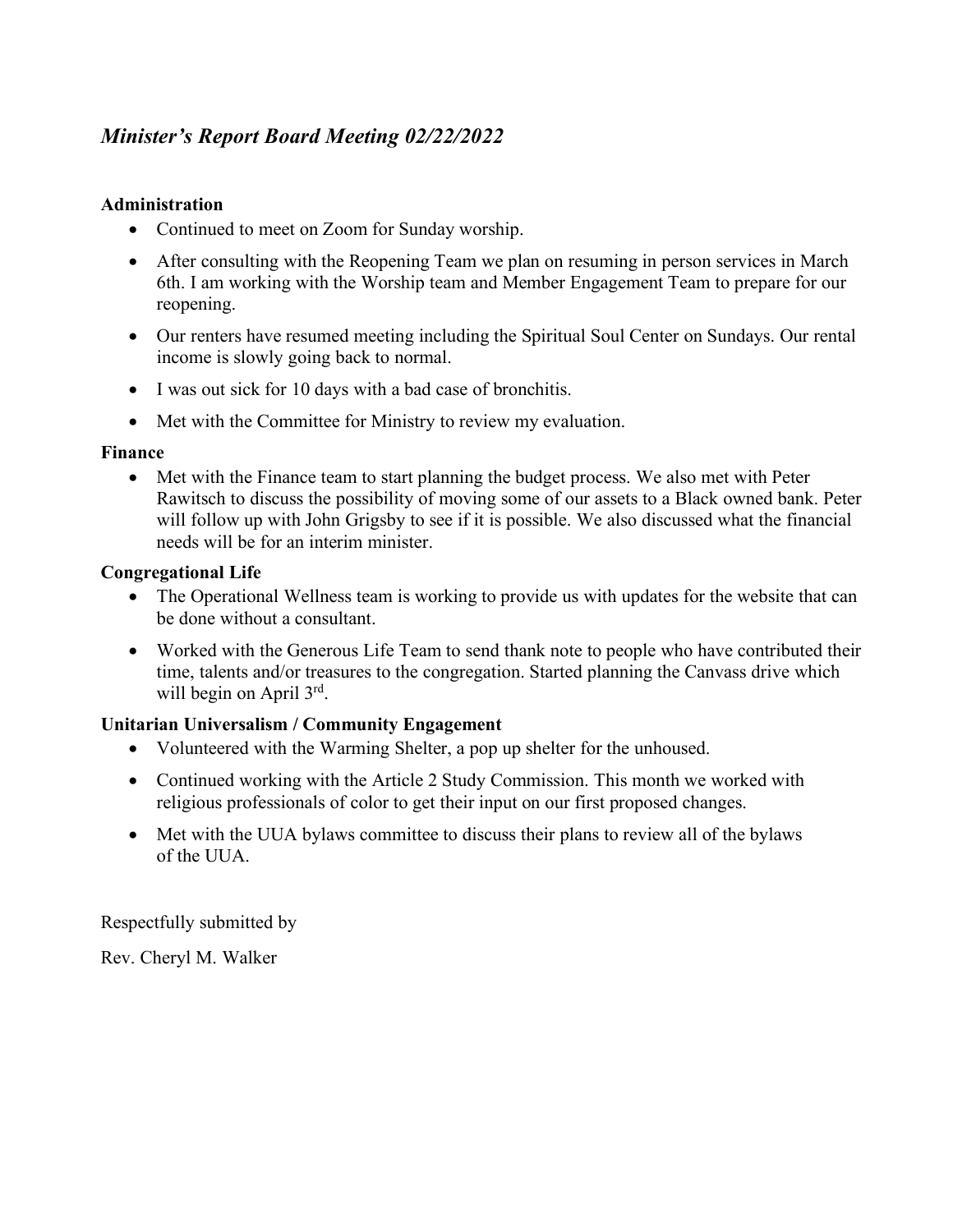#### **Attendance January 2022**

| Date       | Zoom | 1 <sup>st</sup> | 2 <sub>nd</sub> | <b>Total</b> |
|------------|------|-----------------|-----------------|--------------|
| 01/02/2022 | 71   |                 |                 | 71           |
| 01/09/2022 | 92   |                 |                 | 92           |
| 01/16/2022 | 97   |                 |                 | 97           |
| 01/23/2022 | 94   |                 |                 | 94           |
| 01/30/2022 | 97   |                 |                 | 97           |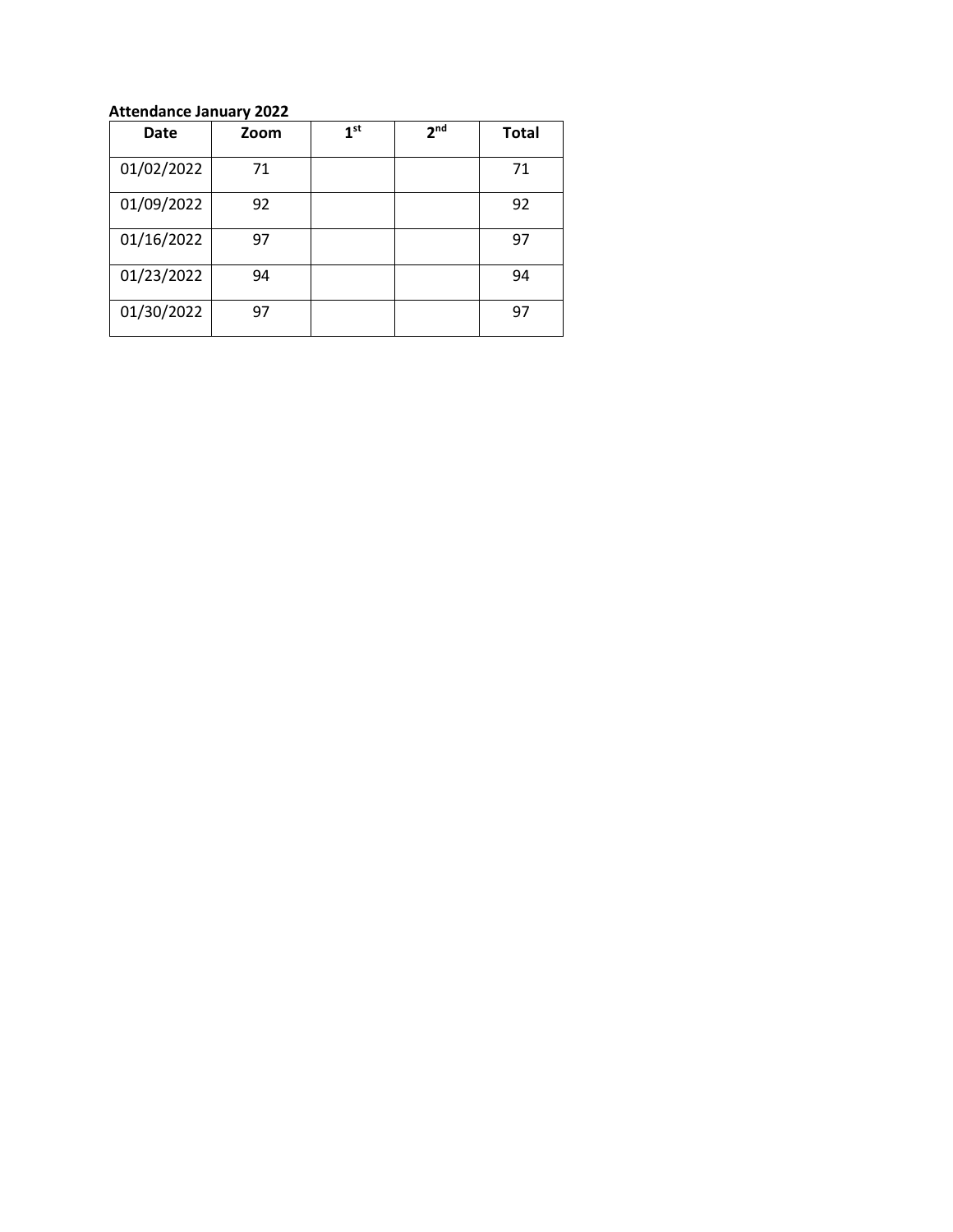#### **DRE Summary:**

I am creating a Coming of Age program for our two graduating high school seniors, pulling from UU sources including OWL (they both participated in OWL as tweens), Tapestry of Faith, and previous COA programs (including one that Sue Graffius authored). The objective of the COA program is to give teens the tools to reflect on their accomplishments, their faith, family and UU church experience through the years. They will write about this, as well as a statement of belief, and share it with the congregation during Sunday service. I will be coordinating with Rev. Cheryl and the Worship Team to set a date for a Sunday service to celebrate the graduates. Traditionally, it has been the first Sunday of one service starting for the summer, but traditions can't be assumed these days!

I think after two years of very limited youth RE, and then a relatively slow return of the children during our brief reopening in the fall, that it will benefit the RE program and the congregation to pull attention to the program and the kids. Both of these young adults spent years in our congregation, growing up as part of our religious community, and they are certain to remind everyone of the importance of youth RE.

Going into the summer months I will be trying to build momentum for the program. We will have another Super Silly Science Summer program, where we will conduct age appropriate science experiments and relate them to UU values and the web of life. I've not yet considered curriculum for the fall/spring - I must wait for attendance estimates to be possible.

In conjunction with the summer science program, I'm considering a 'parents day/night out' series of events, where parents can drop off their children for date night and we have planned activities for the youth. I've tried this before and did not get a large enough turnout to repeat it, but with the covid shutdowns, parents might be more needful of a break than ever. I am planning for at least the first one to be during the spring, during regular church year, to maximize publicity when more parents are attending service. I thought having them during the summer, when youth attendance on Sunday mornings is relatively low, would give parents a reason to stay connected to the church, even if they're not attending regularly on Sundays.

I have recruited a second facilitator from the UNCW faculty who is excited to take the OWL Facilitator training and co-lead an OWL program for older adults in our congregation. This program is planned for Spring 2023. I will continue to seek out facilitators for a youth OWL cohort.

Peter and the 8th Principle leadership team will engage me for training and publicity help, and for coordinating youth activities around the 8th Principle, after their own training is complete.

Leslie O'Connor UUCWNC Lifespan Religious Education